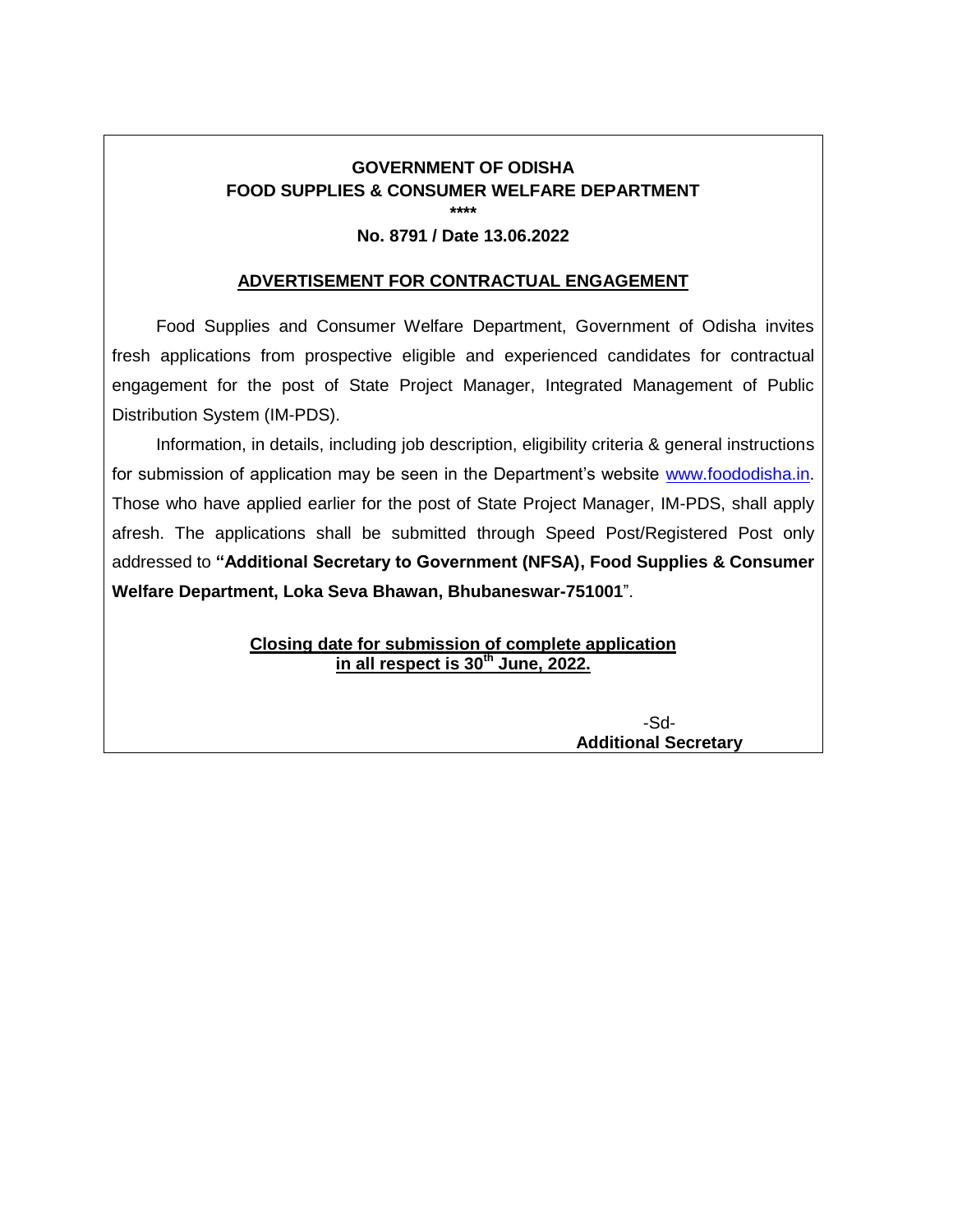# **GENERAL INSTRUCTIONS**

- 1. Eligible candidates are required to submit the detailed Curriculum Vitae (CV) accompanied by self attested copies of relevant testimonials, by Registered Post/Speed Post only, so as to be received in Department by the closing time and date. Application received late i.e. after the closing date and also, the applications received by any other means shall not be entertained for the purpose.
- 2. The application shall be addressed to:

Additional Secretary to Government (NFSA) Food Supplies & Consumer Welfare Department, Government of Odisha, Loka Seva Bhawan, Bhubaneswar-751001

- 3. The nature of the position advertised is purely contractual subject to various norms which may change from time to time.
- 4. The contract to the selected candidate will be issued till 31<sup>st</sup> March, 2023 initially. Such contractual engagement is extendable as per project requirement.
- 5. The extension of the contract cannot be claimed as a matter of right.
- 6. The candidature shall stand cancelled if found to be canvassing in any manner during the recruitment process.
- 7. The Department reserves the right to cancel the engagement process and/or the candidature of any/all candidates at any time, without assigning any reason thereof.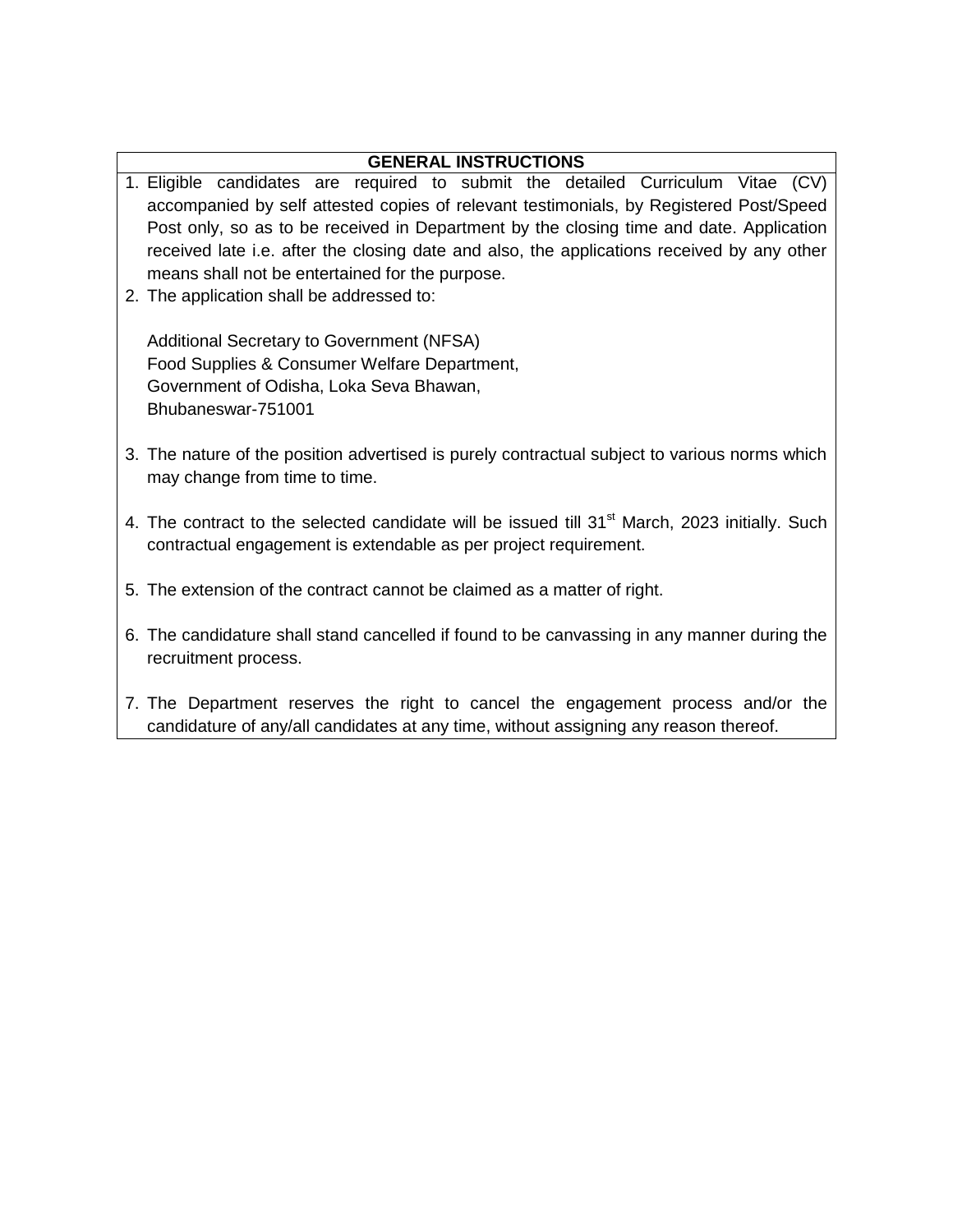# **TERMS OF REFERENCE FOR STATE PROJECT MANAGER (IM-PDS)**

Following the implementation of the plan scheme for end-to-end computerisation of Targeted Public Distribution System (TPDS), Government of India has approved a Central Sector Scheme "**Integrated Management of Public Distribution System (IM-PDS)**" to be implemented in Odisha. The scheme, *inter alia*, aims at implementation of nation-wide portability in food grain distribution, data repository, integration of State PDS applications with central PDS and creation of central data infrastructure across ration card management system, allocation, supply chain of food grains, FPS automation and employment of data analytics.

Food Supplies & Consumer Welfare Department, Government of Odisha will implement the scheme and monitor its progress as the Nodal Department in State of Odisha by setting up a State Project Management Unit (SPMU). For effective implementation, the department will hire a State Project Manager (IM-PDS) on contractual basis. The contract is extendable as per project requirement.

# **State Project Manager (SPM)**

The State Project Manager will be responsible for providing technical and project management inputs for implementation of IM-PDS in Odisha. S/he will work under the direct supervision of the Nodal Officer and overall guidance of the Commissioner-cum-Secretary, Food Supplies & Consumer Welfare Department, Government of Odisha and be responsible for providing ICT related inputs in the fields of planning, implementation, coordination, monitoring, capacity and awareness building, reporting and supporting state wide rollout. The SPM shall be responsible for performing the following key functions (not all -inclusive):

- Facilitate close coordination with all stakeholders including Department of Food & Public Distribution, CPMU, NIC HQ/State Office, State Officers of Food Supplies & Consumer Welfare Department, Nodal officers of State Civil Supplies Department, Odisha State Civil Supplies Corporation Limited, District Project Management Unit teams, Systems Integrators for PDS computerization, System Integration of FPSA Automation, District Civil Supplies officers, District Informatics Officers and officers of other Departments and agencies (If Any).
- Access and monitor functioning of various components of PDS Computerization i.e. Digitization, Ration card Management System, Online Allocation, Supply Chain Automation, Grievance Redressal and FPS Automation.
- Contribute to the development of policies, guidelines, plans and budgets and manage the deployment of systems and solutions aligned with business needs and in accordance with global technical standards to ensure access to food by PDS beneficiaries in the state
- Monitor and maintain ICT systems, solutions and networks, ensuring appropriate data security and access controls considering both local and wide area network issues. Create functional and technical requirements and evaluate proposed technologies and specifications for their appropriateness/efficiency.
- **Provide ongoing technical support and quality checks for the deliverables submitted by the** Vendors/implementation teams
- **Prepare training manual and other relevant study materials for DPMU or field staff.**
- Support FS&CW and Odisha State Civil Supplies Corporation Limited to organize and impart training to State Officials and field staff.
- Create and evaluate RFPs, EoIs (Expression of Interest), Master Service Agreement (MSA), Work Orders, LoI (Letter of Intent) etc for the scheme
- Evaluate all technical (Hardware/Software) standards/technologies proposed by various stake holders.